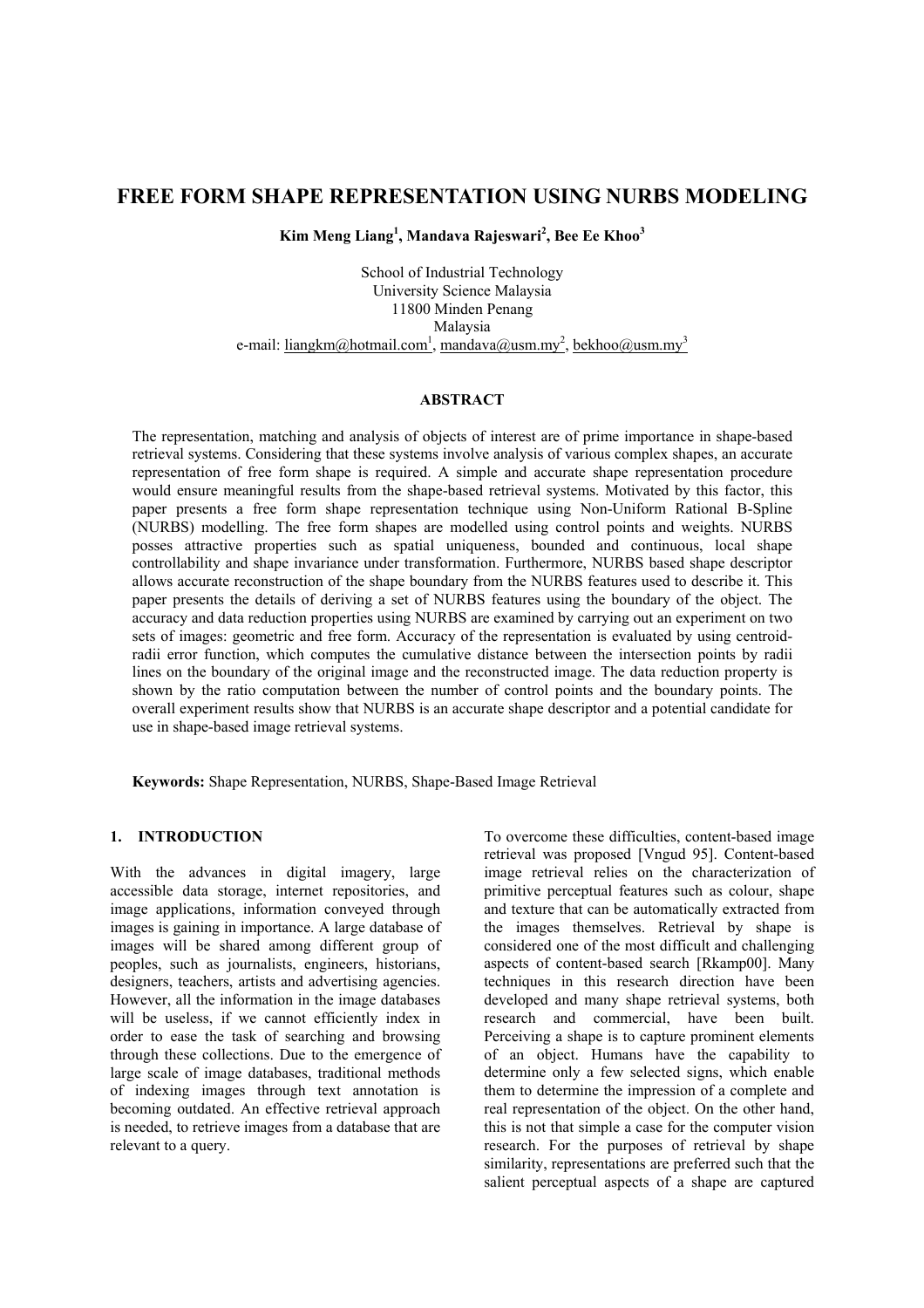and are able to imitate the human perception on perceiving shapes. Therefore, several of representation schemes have been introduced to suite these criteria [Slonc98].

To retrieve images according to perceptual properties, the basic retrieval paradigm requires that, for each image, a set of distinguishing features are pre-computed. In the QBIC system [Wnibl93], a set of global features such as area, circularity, eccentricity and major-axis orientation have been used to represent the query shape. Such simple descriptors only allow discrimination between shapes of very different forms because a small change in the shape may sometimes cause a significant change in these descriptors. In the latter approach, algebraic moment invariants have also been introduced as additional shape descriptors [Makhu62]. However, it is difficult to correlate high order moments with shape features. An alternative transform approach is the 2-D Fourier transform of the shape [Yorui96]. The disadvantage of this method is that it is impossible to detect local shape features and it is also computationally intensive. To overcome this problem, Mallat[Smalt89] introduced a multi resolution signal decomposition to represent shape using discrete wavelet transform. However, most of the methods proposed to address these problems solve only one problem while creating new difficulties. For example, in wavelet<br>representation method, the accuracy of representation method, the accuracy of representation is dependent on the filtering method.

In order to have a shape descriptor, which can be defined in mathematical form and have high accuracy, spline approximations for curves have been used. Ikebe[Yikeb82] presented an overview of spline applications for shape design, representation and restoration. Spline approximates a given function with a curve having the minimum average curvature. This makes them perfect candidates for the "natural" representation of curves. Spline has an initial problem because local function value modification changes the complete spline representation. In this case, Cohen [Fscoh95] proposed a technique for curve representation and matching using B-spline. B-spline is constructed so that the local function value change does not spread to the rest of the intervals.

In our approach, we propose Non-Uniform Rational B-spline (NURBS) model to represent query shape in the shape based retrieval system. The difference between NURBS and B-spline is that the nonuniform knot vector and additional parameter, which is the weight, have been used. These NURBS properties give more freedom and flexibility to represent complex and free form shapes compared to the B-spline.

This paper is organised as follows. In Section 2, an overview of the NURBS definition and the NURBS characteristic are presented. Section 3 introduces the method used to determine the control points and the weights. Section 4 presents the experiments to evaluate the proposed NURBS representation for use in shape-based image retrieval and reports the results. Section 5 concludes the approach presented in this paper and discusses the future directions of our research.

# **2. NURBS CURVE THEORY AND PROPERTIES**

#### **2.1 NURBS Curve Definition**

A *pth*-degree NURBS curve  $C(u)$  defines a point that traces a trajectory in 2D space as the scalar parameter value *u* varies within the range [0, 1].

$$
C(u) = \frac{\sum_{i=0}^{n} N_{i,p}(u) w_i B_i}{\sum_{i=0}^{n} N_{i,p}(u) w_i}
$$
\n(1)

where a set of *n* control points  ${B<sub>i</sub>}$  forms a control polygon and  $\{w_i\}$  is the weights. An increase in the weight  $w_i$  pulls the curve closer to the control point  $B_i$ .  $N_{i,p}(u)$  is the *ith* B-spline basis function of degree  $p$  (order  $p+1$ ), defined recursively as

$$
N_{i,p}(u) = \begin{cases} 1 & \text{if } u_i \le u \le u_{i+1} \\ 0 & \text{otherwise} \end{cases}
$$
  

$$
N_{i,p}(u) = \frac{u - u_i}{u_{i+p} - u_i} N_{i,p-1}(u) + \frac{u_{i+p+1} - u}{u_{i+p+1} - u_{i+1}} N_{i+1,p-1}(u)
$$
  
(2)

A non–uniform knot vector, which is a nondecreasing sequence of real numbers is defined as

$$
U = \left\{ \underbrace{a, \cdots a}_{p+1}, \cdots, u_{m-p-1}, \underbrace{b, \cdots b}_{p+1} \right\}
$$
\n
$$
(3)
$$

where  $0 \le u_i \le u_{i+1} \le 1$ ,  $i = 0, \dots, m-1$  and  $m =$ number of knots. Knots in a NURBS curve are the points in parameter space where rational polynomial curves are grafted together to form a multi segment curve. Detailed explanations of NURBS can be found in [Lpieg97].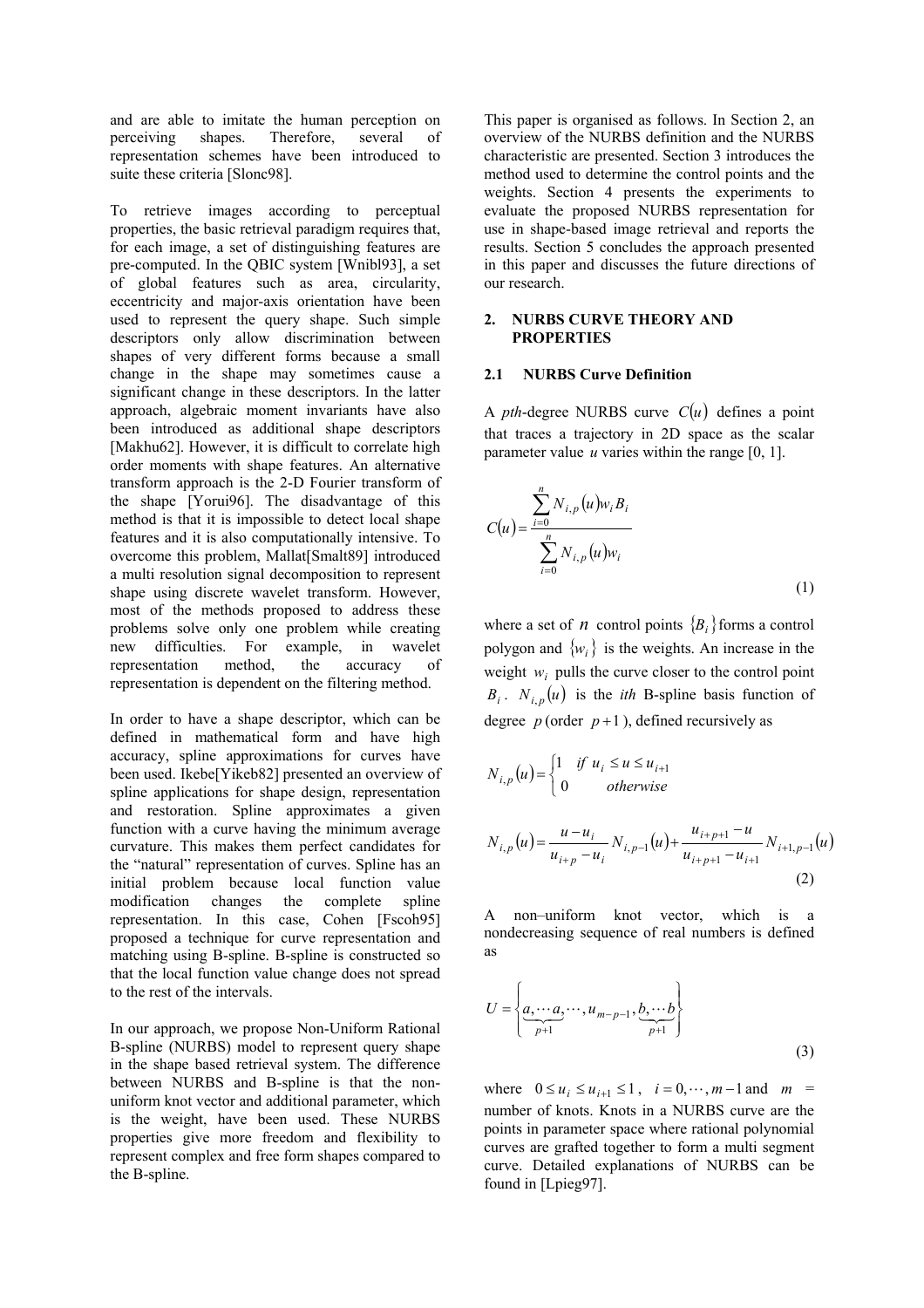### **2.2 NURBS Characteristics as a Shape Descriptor**

For an accurate shape representation, free-form shape should be represented by a mathematical definition that exactly matches with what the user feels as a shape, so that the shape may be manipulated in parametric form. The choice of NURBS as a shape descriptor offers a common mathematical form for representing any arbitrary shape including standard analytic shapes such as conics and quadrics, as well as free form curves. Therefore, both analytic and free form shapes are represented precisely. Inclusion of weight  $(w_i)$  as an additional parameter adds an extra degree of freedom to NURBS and facilitates the representation of a wide variety of shapes. Furthermore, the use of non-uniform knot vectors allows better shape control and the modelling of a much larger class of shapes than the uniform knot vector used in Bsplines. On the other hand, the use of a B-spline curve with uniform knot vector to interpolate highly unevenly spaced data points can result in unwanted oscillations or loops. The non-uniform knot vector allows the endpoints of the curve coincide with the first and last control points.

NURBS representation is suitable for use in the shape-based image retrieval systems because NURBS features computation is reasonably fast and stable. This is because they can represent very complex shapes with remarkably little data and are well defined in the mathematical form. Furthermore, NURBS posses characteristic of shape invariance under affine transformation, which means that the affine transformed curve is still a NURBS curve whose control points and weights are related to the original object control points and weights through the transformation. In additional, a very important motivation for using NURBS representation is its ability to control smoothness and curvature continuity. The control points of the NURBS curve can be modified without altering the curve's continuity because this property is determined by its basis functions, which are independent of the control point modification. The NURBS model allows a curve to be defined with no sudden changes of direction or with precise control when kinks and bends occur. Another important property of NURBS features is that they offer local controllability, which implies that local changes in shape are confined to the NURBS parameters local to that change.

With all these attractive characteristics, we strongly believe that NURBS is a highly suitable shape descriptor for shape based similarity retrieval in the future.

## **3. OVERVIEW OF THE APPROACH**

Shape representation of a curve using NURBS involves determining the NURBS parameters such as control points and weights. This procedure is referred to as NURBS fitting and is a very challenging task. One of the difficulties in this procedure is the determination of the weights. Farin [Gfari92] suggested allocating weights according to the curvature, with points of high curvature being assigned larger weight. Hoschek[Jhosc94] investigated non-linear approaches for NURBS curve approximation. In this method, both control points and the weights of a NURBS curve are identified simultaneously by minimising the sum of the square of the distances from the original boundary to the corresponding fitted curve points.

In this paper, a new method for defining NURBS parameters is introduced. In this, allocation of a set of positive weights is determined according to the frequency distribution of the boundary points. This allocation method ensures a better weight fitting solution than the methods mentioned earlier. An accurate and stable weight would ensure good control point determination. Parameterization techniques for both the boundary points and knot parameters have been derived in order to perform least squares fitting of the NURBS curve. After the knot vector is determined, a two-step linear approach for fitting the NURBS curve is introduced. During the first step, the weights are identified from a homogeneous system through Singular Value Decomposition (SVD) procedure [Weima94]. In SVD, an orthogonal matrix and a diagonal matrix are decomposed. A set of positive weights is generated from the combination of the eigen vectors from the orthogonal matrix. At the second step, the control points are solved with the identified weights as known parameters.

# **3.1 Determination Of Knot Vector**

The determination of the knot vector from a set of boundary points involves two parameterization steps. The first step involves the parameterization of boundary points. Prior to the least squares fitting, each of the boundary points is parameterized by allocating a location parameter,  $u_i$ . The second step involves the parameterization of knots. After the boundary points are parameterized, the complete knot sequence is defined. The information of a complete knot sequence includes the order, the number of control points and the knot parameters. For practical applications, there are three parameterization methods that are commonly used to assign the location parameters [Weima95a]. These are the uniform, cumulative chord length and centripetal model parameterization methods. In our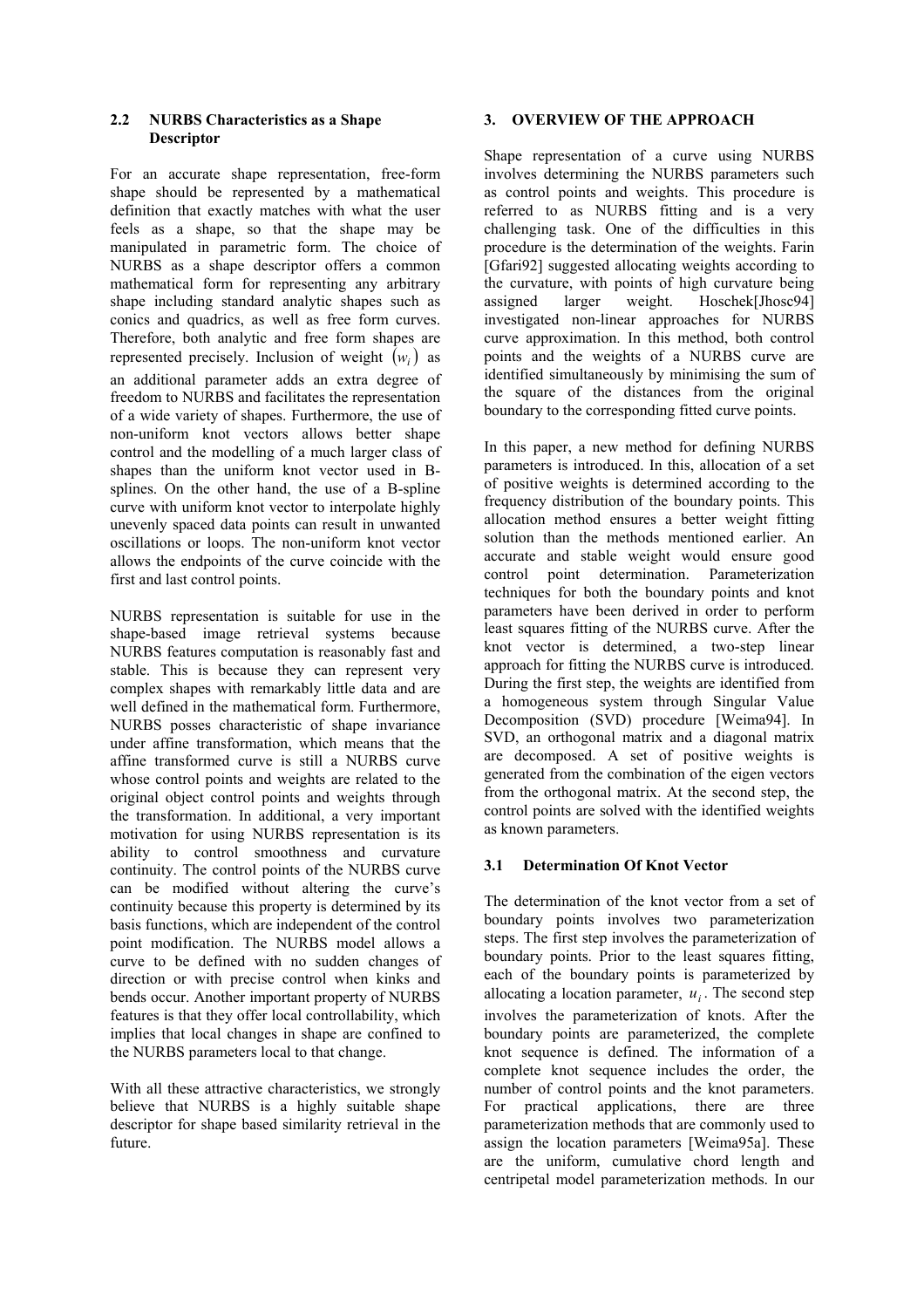approach, we choose the centripetal model parameterization because the extracted boundary points in our samples are more or less evenly spaced.

For the parameterization of knots, a proper knot selection method consistent with the parameterization method of the boundary points is needed in order to achieve a good fitting result in the NURBS curve fitting process. Average Knot method is chosen because this method samples the boundary with high frequency in order to allocate more knots at places where the curve changes rapidly. When the parameter values of the boundary points are fixed, an optimal set of knots for a fixed order and number of control points will be derived. The details of these two parameterization methods can be found in [Weima95a].

#### **3.2 Numerical Approach: Determination Of Weights And Control Points**

In this approach, a homogeneous system has been derived so that the weight parameter can be computed independently. The homogeneous system defined in [Weima95b] is as follows:

$$
M.w = [0]_{nx1} \tag{4}
$$

where  $M = M_x + M_y$  is a n x n symmetric and nonnegative matrix with

$$
M_x = N^T \overline{X}^2 N - (N^T \overline{X} N)(N^T N)^{-1} (N^T \overline{X} N)
$$
  

$$
M_y = N^T \overline{Y}^2 N - (N^T \overline{Y} N)(N^T N)^{-1} (N^T \overline{Y} N)
$$
  
(5)

If  $w \in R^n$  is a solution of Eq. 4, for all  $\alpha \in R$  and  $\alpha \neq 0$ , so  $\alpha w$  is also a solution of Eq. 4. Owing to this property, one can simply use the following criterion for solving the equation:

$$
\min_{\|w\|_2=1}\|M.w\|_2^2
$$

This equation is equivalent to Rayleigh quotient function for  $w$ , which is defined as

$$
\min_{\|w\|_2 \neq 0} R(w) = \frac{w^T Q w}{w^T w} \quad \text{where } Q = M^T M
$$
\n(6)

As an application, both the general solution and the solution with positive weights of Eq. 4 can be represented as a linear combination of some eigenvectors of Q corresponding to smaller eigen values. According to the properties of  $R(w)$ , there is an important relationship between the singular value decomposition (SVD) of M and the singular eigen value decomposition (SEVD) of Q. Owing to this relationship, one can use the SVD of M for NURBS identification [Weima94].

In general, the weights can be computed from the singular value decomposition of M, in which M is factorized as

$$
M = PDP^T \tag{7}
$$

where  $D = diag[d_1, d_2, \dots, d_n]$  is a diagonal matrix whose diagonal elements are the eigen values of M in decreasing order with  $d_i \ge d_{i+1} \ge 0.0$  and *P* is an orthogonal matrix whose columns  $p_i$  for  $i = 1, 2, \dots, n$  are eigen vectors of M corresponding to  $d_i$ .

The general solution of the positive weights  $w \in R^n$ with  $\|w\|_2 = 0$  are given by

$$
w = \sum_{i=n-r+1}^{n} \alpha_i p_i \tag{8}
$$

where  $r$  is the increment step achieved from the minimization of an objective function to obtain the best subspace of vector  $p$ , which contains positive weights, and a set of feasible solutions in this subspace. A constrained minimization algorithm is applied to the objective function to determine a set of vector  $\alpha$  in order to find a set of best fitting solutions in this subspace. The objective function, which is derived by introducing w into Eq. 6 is:

$$
\begin{cases}\n\sum_{j=n-r+1}^{n} \alpha_j^2 d_j^2 \\
R(\alpha) = \min_{\alpha} \frac{\sum_{j=n-r+1}^{n} \alpha_j^2}{\sum_{j=n-r+1}^{n} \alpha_j^2} \\
\text{subject to: } w_l \leq w \leq w_u\n\end{cases}
$$
\n(9)

where the value  $r \in [1, n]$  will be increased until best fitting subspace can be determined and  $w_u \geq w_l > 0.0$  are positive upper and lower bounds for the weights. By having a set of vector  $\alpha$ , the weight of the corresponding control points is derived from Eq. 8.

By taking the identified weights as known parameters, the corresponding control points are obtained. When the weights are available, a non-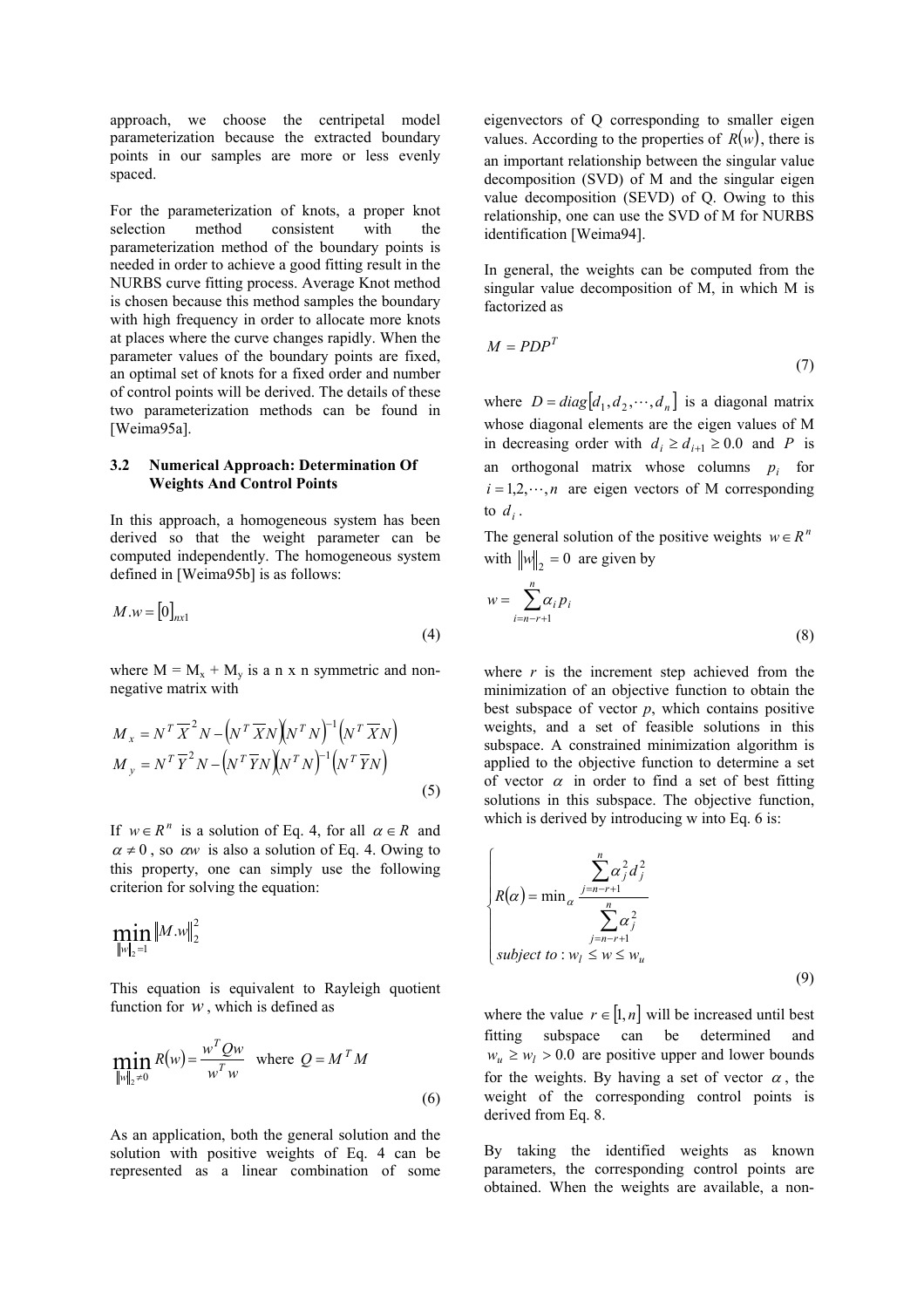negative least square optimization method is applied to achieve an accurate solution for control point determination. The control points in  $R<sup>3</sup>$  can be recovered from the control points in homogeneous space divided by the related weight.

## **4. EXPERIMENTAL RESULTS**

Fig. 1 summarizes all the steps taken to represent shapes with NURBS features using the proposed method as described above. These have been implemented using the MATLAB software, which is a powerful mathematical software offering a high performance language for technical computing, visualization and programming. In order to validate the proposed method, two sets of silhouette images have been used. These images consist of geometrical shapes and free form shapes. Both sets of images are converted into an array of 128 x 128 pixels.

The experiments in this work are aimed at proving that NURBS is a powerful shape descriptor with an ability to represent various shapes that include free form shapes and have high data reduction and accuracy. The experiments are carried out on five images that include geometric as well as free form shapes. In these experiments, the number of control points of the reconstructed image is iteratively incremented until the matching value is equal to or less than a desired value. In these experiments, the desired matching value used is 10 pixels. The initial number of control points is equivalent to the number of corner points. Corner points are used as a basis because they coarsely approximate the optimum number of control points to represent the original shape. The centroid-radii method is used as an error function to determine the matching value between the original shape and the reconstructed shape using NURBS representation parameters. In this method, radii lines are projected from the centroid to the boundary point of the original shape and the reconstructed shape at regular interval. For each radii lines, distance between the intersection points by radii lines on the boundary of the original shape and the reconstructed shape is accumulated. In this experiment, a sampling interval of  $10<sup>0</sup>$  is used. The matching value is the cumulative distance difference between the original shape and the reconstructed shape at the sampled points. This method is illustrated in Fig. 2. In this figure, the red curve is the boundary of the original shape and the blue curve is the boundary of the reconstructed shape. The radii lines in magenta are projected from the centroid to these boundaries to find the interpolation points, which are coloured with yellow and cyan. The results of the experiments conducted with shapes shown in Fig.3 are presented in Table 1.

In Fig. 3, Table (a) shows the original geometric shapes at the left column and the reconstructed geometric shapes from the NURBS features at the right column. Meanwhile, Table (b) in Fig. 3 shows the original free form shapes at the left column and the reconstructed free form shapes from the NURBS features at the right column. Based on the right columns of Table (a) and Table (b), they show the reconstructed geometric as well as free form shapes that are very similar to the original shapes.

It may be seen from Table 1 that the accuracy of reconstruction for both geometric and free form shapes is very high with a maximum difference of 10 pixels. In Table 1, the number of boundary points of the original shapes and the number of control points needed to represent the geometric and free form shapes are shown respectively. The data reduction ratio between the number of boundary points and control points show that NURBS able to reduce the representation data, which is less than the quarter of the original amount of the boundary points.

In our experiments, we tested the NURBS descriptor for use in shape-based image retrieval on a database of 100 images of fishes and tools, which is displayed in the Fig. 4. In the experiments, 8 query images from the database are selected as query images. In Fig. 5, we represent some of our experimental results by showing the response of the system to these queries.

| <b>Shapes</b>    | No.        | No.     | Data         | Matching |  |  |
|------------------|------------|---------|--------------|----------|--|--|
|                  | Boundary   | Control | Reduction    | Value    |  |  |
|                  | Points, bp | Points. | Ratio        | (pixel)  |  |  |
|                  |            | cp      | $=$ cp/bp(%) |          |  |  |
| Geometric Shapes |            |         |              |          |  |  |
| Circle           | 160        | 10      | 6.25         | 4        |  |  |
| Ellipse          | 212        | 12      | 5.66         | 0        |  |  |
| Rectangle        | 224        | 22      | 9.82         | 0        |  |  |
| Square           | 278        | 30      | 10.79        | 0        |  |  |
| U Shape          | 296        | 60      | 20.27        | 0        |  |  |
| Free Form Shapes |            |         |              |          |  |  |
| Fish 1           | 262        | 29      | 11.06        | 9        |  |  |
| Fish 2           | 301        | 49      | 16.28        | 8        |  |  |
| Fish 3           | 326        | 40      | 12.27        | 5        |  |  |
| Fish 4           | 227        | 36      | 15.86        | 10       |  |  |
| Fish 5           | 228        | 36      | 15.79        | 9        |  |  |

Table 1**:** This table shows the experiment results with ratio between the number of control point and number of boundary point  $(\%)$  and matching value (pixel)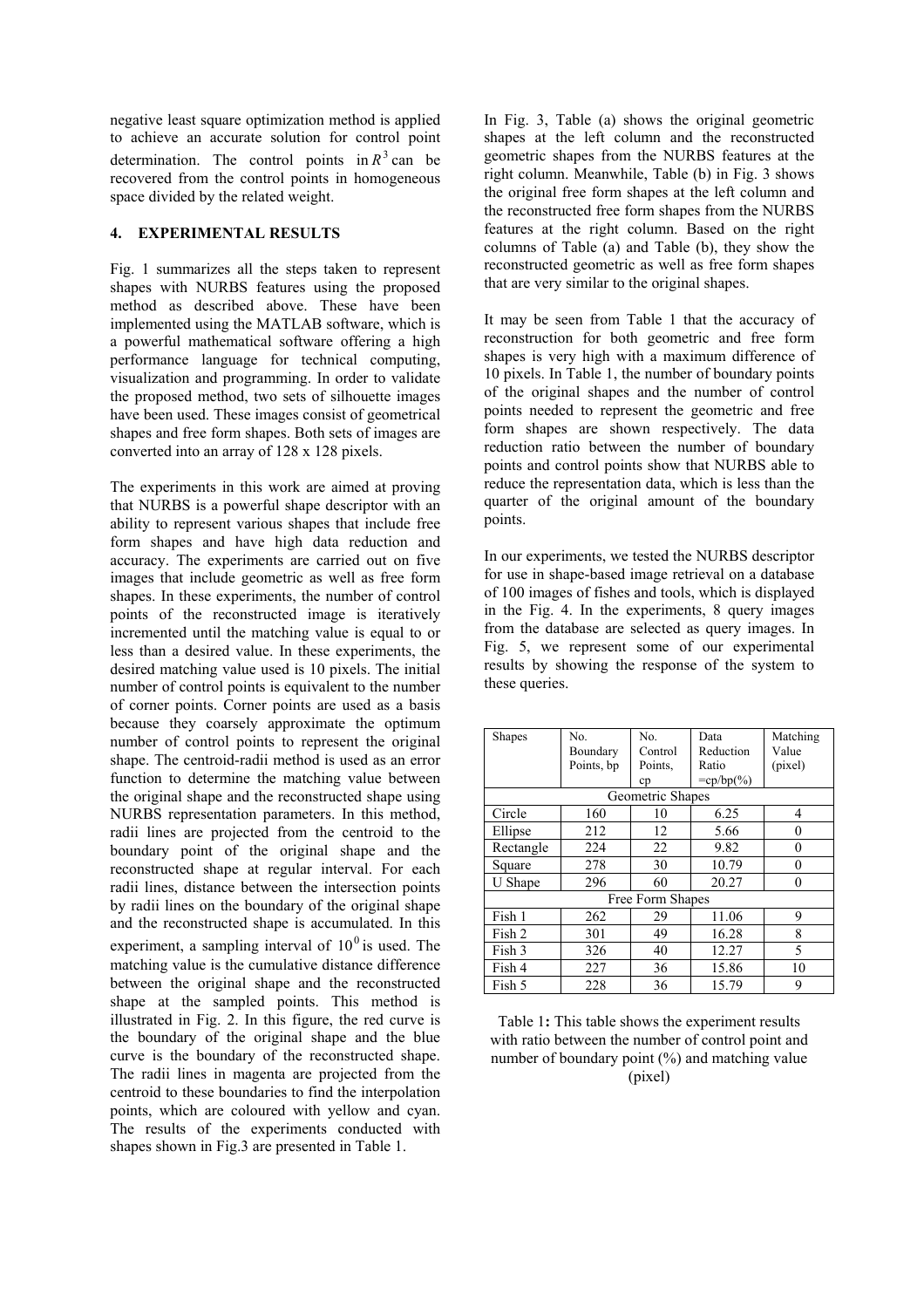### **5. CONCLUSION AND FUTURE WORK**

From the results presented in Section 4, it is clear that NURBS is powerful shape descriptor for free form shapes as well as geometric shapes. We are presently working on the further development of using NURBS-descriptor in shape-based image retrieval in order to improve the reliability and accuracy of the retrieval results from a larger database.



Figure 1: Step by step procedures for NURBS parameters determination



Figure 2: The centroid radii method to determine the matching value





Figure 3: The difference between the original shapes and the reconstructed shapes by NURBS descriptor has been shown; (a) Geometric Shapes, (b) Free Form Shapes